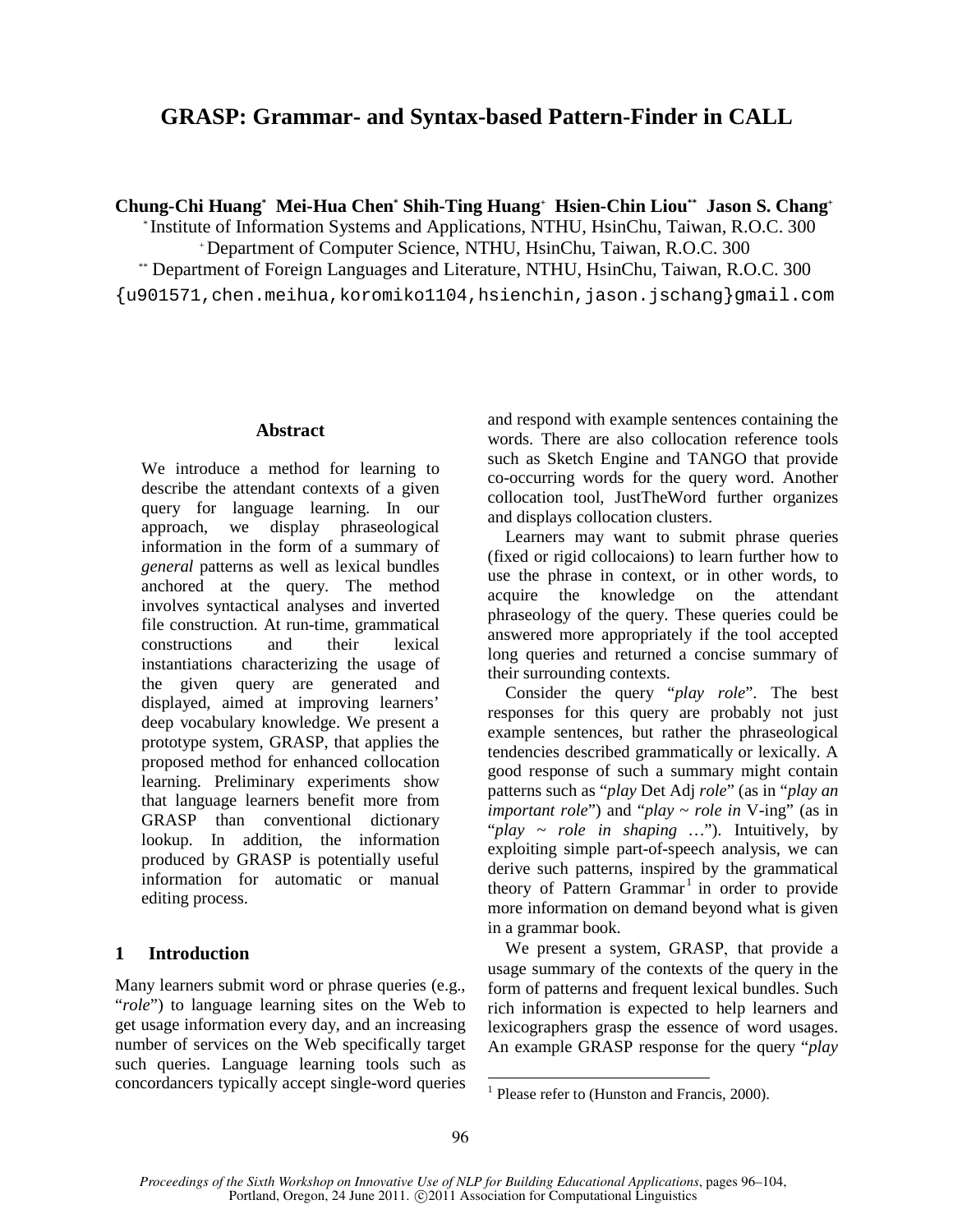*role*" is shown in Figure 1. GRASP has retrieved the sentences containing the query in a reference corpus. GRASP constructs these query-to-sentence index in the preparation stage (Section 3).

Type your search query, and push GRASP!

Search query: play role GRASP **Mapping query words to (position, sentence) pairs:**  "play" occurs in  $(10,77)$ ,  $(4,90)$ ,  $(6,102)$ , ..., and so on. "role" occurs in (7,90), (12,122), (6,167), ..., and so on. **A. In-between pattern grammar:** Distance 3 (1624)*: play* DT JJ *role* (1364): e.g., 'play an important role' (259), 'play a major role' (168), … *play* DT VBG *role* (123): e.g., 'play a leading role' (75), 'play a supporting role' (5), … *play* DT JJR *role* (40): e.g., 'play a greater role' (17), 'play a larger role' (8), … Distance 2 (480)*: play* DT *role* (63): e.g., 'play a role' (197), 'play the role' (123), … *play* JJ *role* (63): e.g., 'play important role' (15), 'play different role' (6), … Distance 1 (6)*: play role* (6) **B. Subsequent pattern grammar:** *play* ~ *role* IN(*in*) DT (707): e.g., 'play ~ role in the' (520), 'play ~ role in this' (24), ... *play* ~ *role* IN(*in*) VBG (407): e.g., 'play  $\sim$  role in shaping' (22), ... *play* ~ *role* IN(*in*) NN (166): e.g., 'play ~ role in society' (7), 'play ~ role in relation' (5), ... **C. Precedent pattern grammar:** NN MD *play* ~ *role* (83): e.g., 'communication will play  $\sim$  role ' (2), ... JJ NNS *play* ~ *role* (69): e.g., 'voluntary groups play  $\sim$  role' (2), ...

Figure 1. An example GRASP search for "play role".

At run-time, GRASP starts with a search query (e.g., "*play role*") submitted by the user. GRASP then retrieves example sentences and generates a summary of representative contexts, using patterns (e.g., "*play* ~ *role in* V-ing") and lexical bundles (e.g., "*play ~ role in shaping*. In our implementation, GRASP also returns the translations and the example sentences of the lexical instances, so the learner can use their knowledge of native language to enhance the learning process.

## **2 Related Work**

Computer-assisted language learning (CALL) has been an area of active research. Recently, more and more research based on natural language

processing techniques has been done to help language learners. In our work, we introduce a language learning environment, where summarized usage information are provided, including how function words and verb forms are used in combination with the query. These usage notes often help contrast the common sources of error in learners' writing (Nicholls, 1999). In our pilot teaching experiment, we found learners have problems using articles and prepositions correctly in sentence composition (as high as 80% of the articles and 60% of the prepositions were used incorrectly), and GRASP is exactly aimed at helping ESL or EFL learners in that area.

Until recently, collocations and usage information are compiled mostly manually (Benson et al., 1986). With the accessibility to large-scale corpora and powerful computers, it has become common place to compile a list of collocations automatically (Smadja, 1993). In addition, there are many collocation checkers developed to help non-native language learners (Chang et al., 2008), or learners of English for academic purposes (Durrant, 2009).

Recently, automatic generation of collocations for computational lexicography and online language learning has drawn much attention. Sketch Engine (Kilgarriff et al., 2004) summarizes a word's grammatical and collocation behavior, while JustTheWord clusters the co-occurring words of single-word queries and TANGO (Jian et al., 2004) accommodates cross-lingual collocation searches. Moreover, Cheng et al. (2006) describe how to retrieve mutually expected words using concgrams. In contrast, GRASP, going one step further, automatically computes and displays the information that reveals the regularities of the contexts of user queries in terms of grammar patterns.

Recent work has been done on incorporating word class information into the analyses of phraseological tendencies. Stubbs (2004) introduces phrase-frames, which are based on lexical ngrams with variable slots, while Wible et al. (2010) describe a database called StringNet, with lexico-syntactic patterns. Their methods of using word class information are similar in spirit to our work. The main differences are that our patterns is anchored with query words directly and generalizes query's contexts via parts-of-speech, and that we present the query's usage summary in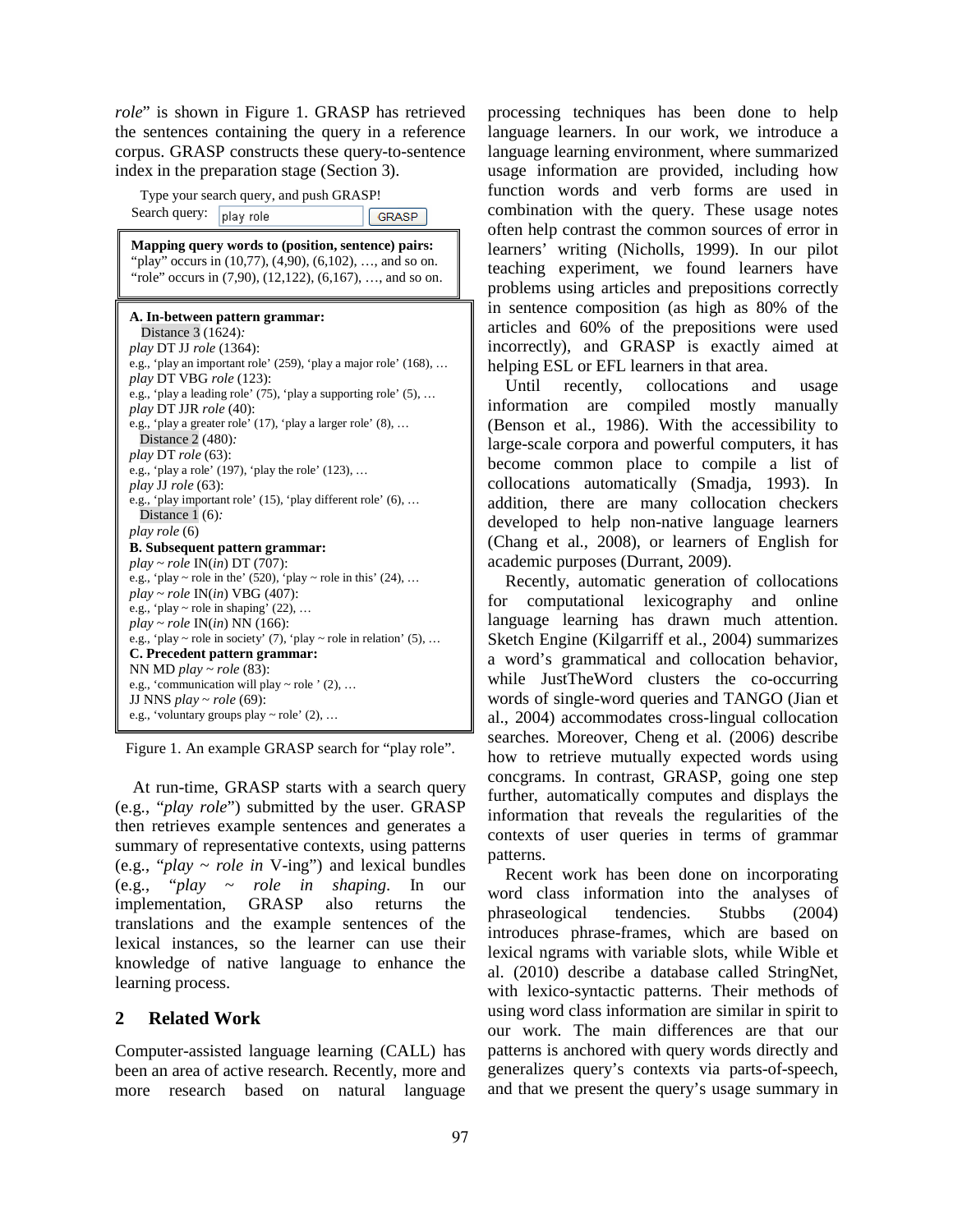terms of function words as well as content word form (e.g., "*play* ~ *role in* V-ing"), as well as elastic lexical bundles (e.g., "*play ~ role in shaping*"). Additionally, we also use semantic codes (e.g., PERSON) to provide more information in a way similar what is provided in learner dictionaries.

## **3 The GRASP System**

#### **3.1 Problem Statement**

We focus on constructing a usage summary likely to explain the contexts of a given linguistic search. The usage summary, consisting of the query's predominant attendant phraseology ranging from pattern grammar to lexical phrases, is then returned as the output of the system. The returned summary, or a set of patterns pivoted with both content and function words, can be used for learners' benefits directly, or passed on to an error detection and correction system (e.g., (Tsao and Wible, 2009) and some modules in (Gamon et al., 2009) as rules. Therefore, our goal is to return a reasonable-sized set of lexical and grammatical patterns characterizing the contexts of the query. We now formally state the problem that we are addressing.

*Problem Statement:* We are given a reference corpus *C* from a wide range of sources and a learner search query *Q*. Our goal is to construct a summary of word usages based on *C* that is likely to represent the lexical or grammatical preferences on *Q*'s contexts. For this, we transform the words in *Q* into sets of (word position, sentence record) pairs such that the context information, whether lexically- or grammatical-oriented, of the querying words is likely to be acquired efficiently.

In the rest of this section, we describe our solution to this problem. First, we define a strategy for preprocessing our reference corpus (Section 3.2). Then, we show how GRASP generates contextual patterns, comprising the usage summary, at run-time (Section 3.3).

#### **3.2 Corpus Preprocessing**

We attempt to find the word-to-sentence mappings and the syntactic counterparts of the L1 sentences expected to speed up run-time pattern generation. Our preprocessing procedure has two stages.

**Lemmatizing and PoS Tagging.** In the first stage, we lemmatize each sentence in the reference corpus *C* and generate its most probable POS tag sequence. The goal of lemmatization is to reduce the impact of morphology on statistical analyses while that of POS tagging is to provide a way to grammatically describe and generalize the contexts/usages of a linguistic query. Actually, using POS tags is quite natural: they are often used for general description in grammar books, such as *one's* (i.e., possessive pronoun) in the phrase "make up one's mind", *oneself* (i.e., reflexive pronoun) in "enjoy oneself very much", *superlative adjective* in "the most" superlative\_adjective", *NN* (i.e., noun) and *VB* (i.e., base form of a verb) in "insist/suggest/demand that NN VB" and so on.

**Constructing Inverted Files.** In the second stage, we build up inverted files of the lemmas in *C* for quick run-time search. For each lemma, we record the sentences and positions in which it occurs. Additionally, its corresponding surface word and POS tag are kept for run-time pattern grammar generation.

- procedure GRASPusageSummaryBuilding(*query*,*proximity*,*N*,*C*)
- (1) *queries*=queryReformulation(*query*)
- (2) *GRASPresponses*= φ
- for each *query* in *queries* (3) *interInvList*=findInvertedFile( $w_1$  in *query*) for each lemma  $w_i$  in *query* except for  $w_1$
- (4) *InvList*=findInvertedFile(*w*i) //AND operation on *interInvList* and *InvList*
- (5a) *newInterInvList*= φ ; *i*=1; *j*=1
- (5b) while *i*<=length(*interInvList*) and *j*<=lengh(*InvList*)
- (5c) if *interInvList*[*i*].SentNo==*InvList*[*j*].SentNo
- (5d) if withinProximity(*interInvList*[*i*].
- wordPosi,*InvList*[*j*].wordPosi,*proximity*) (5e) Insert(*newInterInvList*, *interInvList*[*i*],*InvList*[*j*])
- else if *interInvList*[*i*].wordPosi<*InvList*[*j*].wordPosi (5f) *i*++
- else //*interInvList*[*i*].wordPosi>*InvList*[*j*].wordPosi (5g) *j*++
- else if *interInvList*[*i*].SentNo<*InvList*[*j*].SentNo (5h) *i*++
- else //*interInvList*[*i*].SentNo>*InvList*[*j*].SentNo (5i) *j*++
- (5j) *interInvList*=*newInterInvList*

//construction of GRASP usage summary for this *query* (6) *Usage*= φ

- for each *element* in *interInvList*
- (7) *Usage*+={PatternGrammarGeneration(*query*,*element*,*C*)}
- (8a) Sort patterns and their instances in *Usage* in descending order
- of frequency (8b) *GRASPresponse*=the *N* patterns and instances in *Usage* with
- highest frequency
- (9) append *GRASPresponse* to *GRASPresponses*
- (10) return *GRASPresponses*

#### Figure 2. Generating pattern grammar and usage summary at run-time.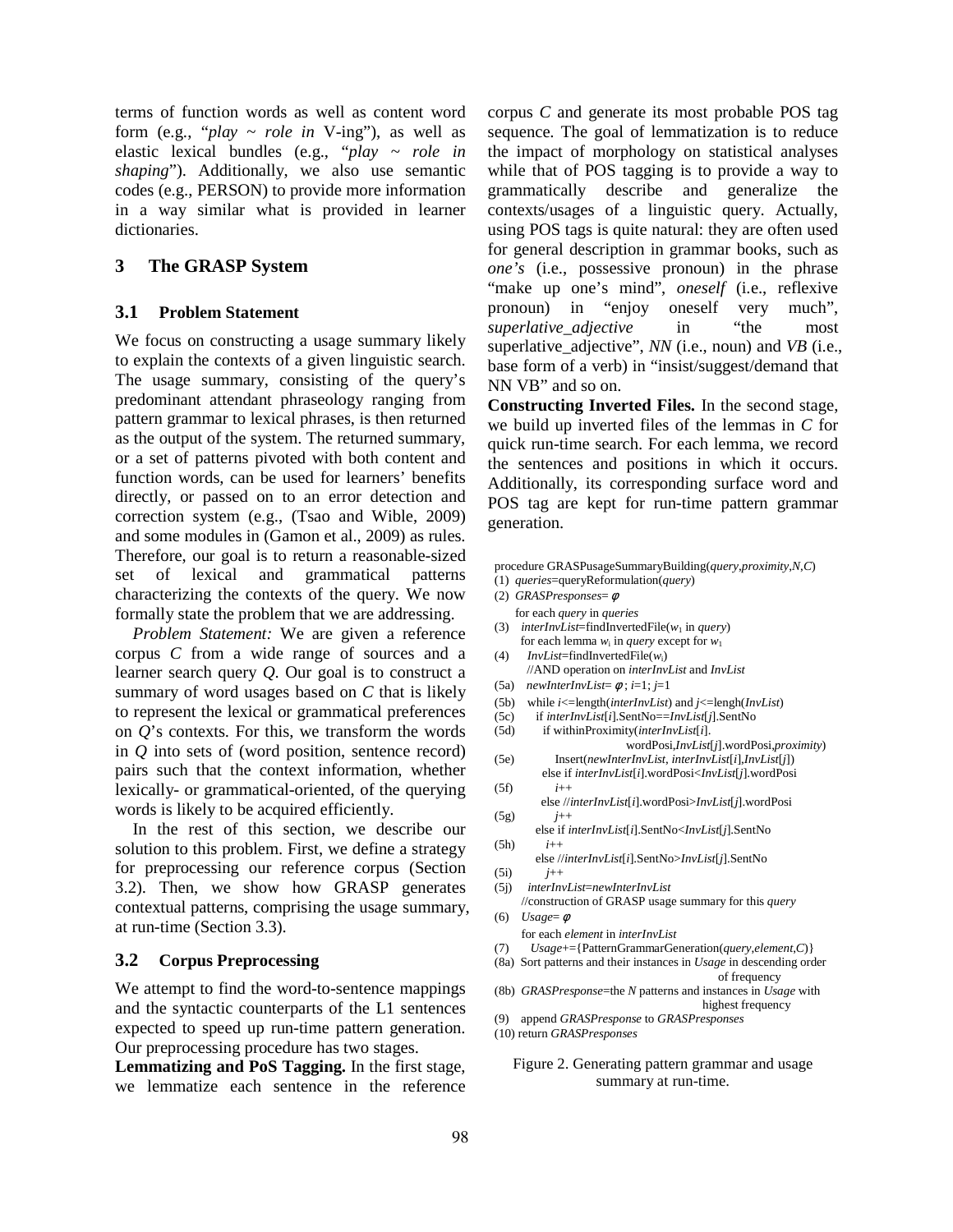#### **3.3 Run-Time Usage Summary Construction**

Once the word-to-sentence mappings and syntactic analyses are obtained, GRASP generates the usage summary of a query using the procedure in Figure 2.

In Step (1) we reformulate the user query into new ones, *queries*, if necessary. The first type of query reformulation concerns the language used in *query*. If it is not in the same language as *C*, we translate *query* and append the translations to *queries* as if they were submitted by the user. The second concerns the length of the query. Since single words may be ambiguous in senses and contexts or grammar patterns are closely associated with words' meanings (Hunston and Francis, 2000), we transform single-word queries into their collocations, particularly focusing on one word sense (Yarowsky, 1995), as stepping stones to GRASP patterns. Notice that, in implementation, users may be allowed to choose their own interested translation or collocation of the *query* for usage learning. The prototypes for firstlanguage (i.e., Chinese) queries and English queries of any length are at  $A^2$  and  $B^3$  respectively. The goal of cross-lingual GRASP is to assist EFL users even when they do not know the words of their searches and to avoid incorrect queries largely because of miscollocation, misapplication, and misgeneralization.

Afterwards, we initialize *GRASPresponses* to collect usage summaries for *queries* (Step (2)) and leverage inverted files to extract and generate each *query*'s syntax-based contexts. In Step (3) we prep *interInvList* for the intersected inverted files of the lemmas in *query*. For each lemma  $w_i$  within, we first obtain its inverted file, *InvList* (Step (4)) and perform an AND operation on *interInvList* (intersected results from previous iteration) and *InvList* (Step  $(5a)$  to  $(5j)^4$ ), defined as follows.

First, we enumerate the inverted lists (Step (5b)) after the initialization of their indices *i* and *j* and temporary resulting intersection *newInterInvList* (Step (5a)). Second, we incorporate a new instance of (position, sentence), based on *interInvList*[*i*] and *InvList*[*j*], into *newInterInvList* (Step (5e)) if the sentence records of the indexed list elements are the same (Step (5c)) and the distance between their words are within *proximity* (Step (5d)). Otherwise, *i* and *j* are moved accordingly. To accommodate the contexts of queries' positional variants (e.g., "*role to play*" and "*role* ~ *play by*" for the query "play role"), Step (5d) considers the *absolute* distance. Finally, *interInvList* is set for the next AND iteration (Step (5j)).

Once we obtain the sentences containing *query*, we construct its context summary as below. For each *element*, taking the form ([wordPosi $(w_1)$ , ..., wordPosi $(w_n)$ ], *sentence record*) denoting the positions of *query*'s lemmas in the *sentence*, we generate pattern grammar involving replacing words in the sentence with POS tags and words in word $Posi(w_i)$  with lemmas, and extracting fixedwindow<sup>5</sup> segments surrounding *query* from the transformed sentence. The result is a set of grammatical patterns with counts. Their lexical realizations also retrieved and displayed.

The procedure finally generates top *N* predominant syntactic patterns and their *N* most frequent lexical phrases as output (Step (8)). The usage summaries GRASP returns are aimed to accelerate EFL learners' language understanding and learning and lexicographers' word usage navigation. To acquire more semantic-oriented patterns, we further exploit WordNet and majority voting to categorize words, deriving the patterns like "*provide* **PERSON** *with.*"

### **4 Experimental Results**

GRASP was designed to generate usage summarization of a query for language learning. As such, GRASP will be evaluated over CALL. In this section, we first present the setting of GRASP (Section 4.1) and report the results of different consulting systems on language learning in Section 4.2.

#### **4.1 Experimental Setting**

We used British National Corpus (BNC) as our underlying reference corpus *C*. It is a British English text collection. We exploited GENIA tagger to obtain the lemmas and POS tags of *C*'s sentences. After lemmatizing and syntactic analyses, all sentences in BNC were used to build up inverted files and used as examples for grammar pattern extraction.

-

 2 http://140.114.214.80/theSite/bGRASP\_v552/

<sup>3</sup> http://140.114.214.80/theSite/GRASP\_v552/

<sup>&</sup>lt;sup>4</sup> These steps only hold for sorted inverted files.

<sup>&</sup>lt;sup>5</sup> Inspired by (Gamon and Leacock, 2010).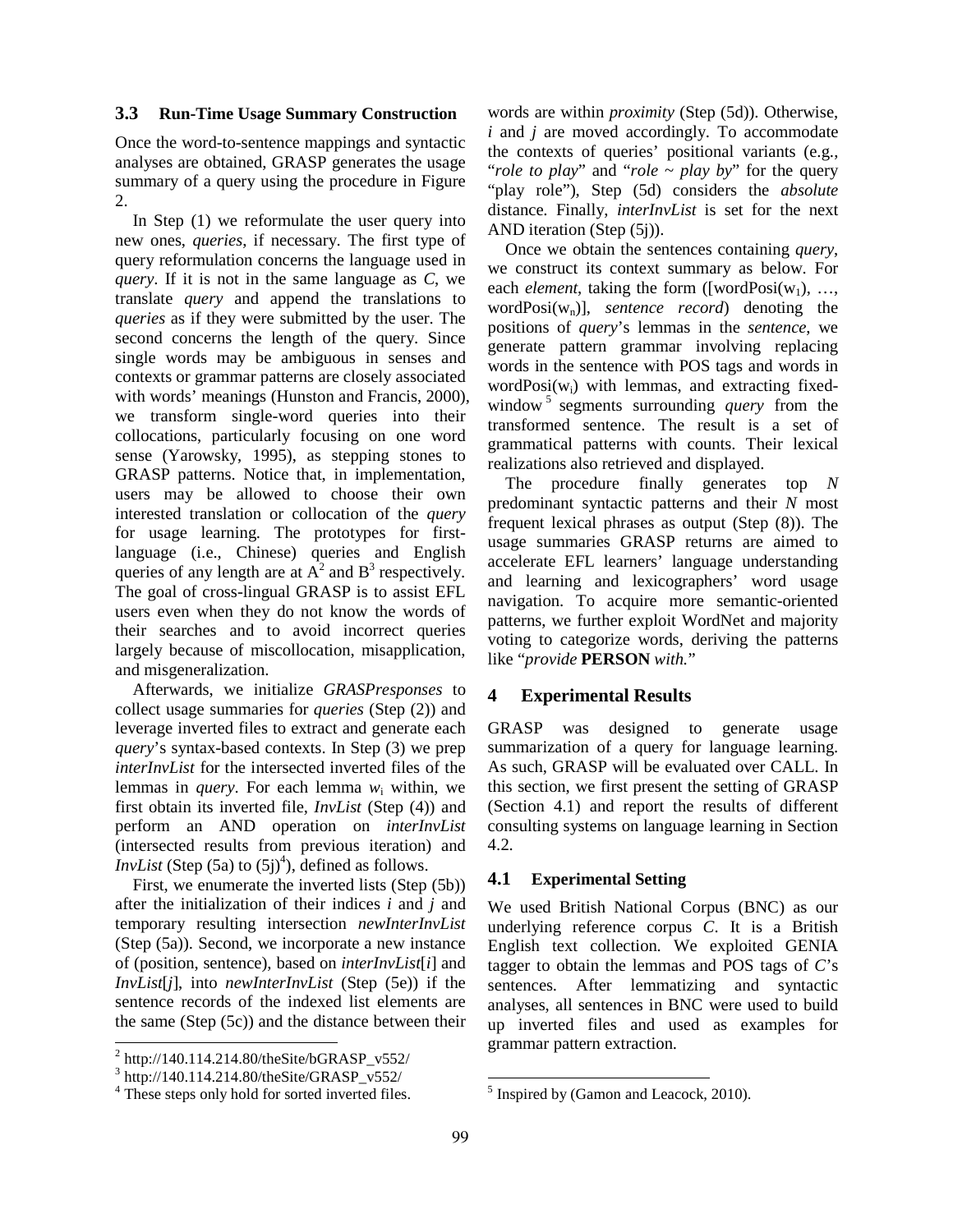| English $(E)$ sentence with corresponding Chinese $(C)$ translation   | answer to 1 <sup>st</sup> blank | answer to $2^{nd}$ blank |
|-----------------------------------------------------------------------|---------------------------------|--------------------------|
| C: 環境保護對地球有深遠的影響                                                      | a profound                      | on the Earth             |
| E: Environmental protection has __ impact ___.                        |                                 |                          |
| C: 房屋仲介商在賣屋上大賺一筆                                                      | made a                          | on house selling         |
| E: The real estate agent <u>exercise</u> record profit <u>equal</u> . |                                 |                          |
| C: 他們打算在不久將來推出新專輯                                                     | the near                        | none                     |
| E: They plan to release their new album in _____ future               |                                 |                          |
| C: 他為了再見她一面等了很久                                                       | an                              | to see her               |
| E: He waited for her for a long time in _____ attempt<br>again.       |                                 |                          |

### **4.2 Results of Constrained Experiments**

In our experiments, we showed GRASP<sup>6</sup> to two classes of Chinese EFL (first-year) college students. 32 and 86 students participated, and were trained to use GRASP and instructed to perform a sentence translation/composition task, made up of pretest and posttest. In (30-minute) pretest, participants were to complete 15 English sentences with Chinese translations as hints, while, in (20-minute) posttest, after spending 20 minutes familiarizing word usages of the test candidates from us by consulting traditional tools or GRASP, participants were also asked to complete the same English sentences. We refer to the experiments as constrained ones since the test items in pre- and post-test are the same except for their order. A more sophisticated testing environment, however, are to be designed.

Each test item contains one to two blanks as shown in the above table. In the table, the first item is supposed to test learners' knowledge on the adjective and prepositional collocate of "*have impact*" while the second test the verb collocate *make*, subsequent preposition *on*, and preceding article *a* of "*record profit*". On the other hand, the third tests the ability to produce the adjective enrichment of "in future", and the fourth the inbetween article *a* or possessive *his* and the following infinitive of "*in attempt*". Note that as existing collocation reference tools retrieve and display collocates, they typically ignore function words like articles and determiners, which happen to be closely related to frequent errors made by the learners (Nicholls, 1999), and fail to provide an overall picture of word usages. In contrast, GRASP attempts to show the overall picture with appropriate function words and word forms.

We selected 20 collocations and phrases  $^7$ manually from 100 most frequent collocations in BNC whose MI values exceed 2.2 and used them as the target for learning between the pretest and posttest. To evaluate GRASP, half of the participants were instructed to use GRASP for learning and the other half used traditional tools such as online dictionaries or machine translation systems (i.e., Google Translate and Yahoo! Babel Fish). We summarize the performance of our participants on pre- and post-test in Table 1 where *GRASP* denotes the experimental group and *TRAD* the control group.

|              |         | class 1  |               | class 2  |         | combined                                                                        |
|--------------|---------|----------|---------------|----------|---------|---------------------------------------------------------------------------------|
|              | pretest | posttest | pretest       | posttest | pretest | posttest                                                                        |
| <b>GRASP</b> | 26.4    | 41.9     | 43.6          | 58.4     | 38.9    | 53.9                                                                            |
| TRAD         | 27.1    | 32.7     | 43.8          | 53.4     | 39.9    | 48.6                                                                            |
| ---          | $\sim$  | $\sim$   | $\sim$ $\sim$ |          |         | the contract of the contract of the contract of the contract of the contract of |

Table 1. The performance (%) on pre- and post-test.

We observe in Table 1 that (1) the partition of the classes was quite random (the difference between *GRASP* and *TRAD* was insignificant under pretest); (2) GRASP summaries of words' contexts were more helpful in language learning (across *class 1*, *class 2* and *combined*). Specifically, under the column of the  $1<sup>st</sup>$  class, GRASP helped to boost students' achievements by 15.5%, almost *tripled* (15.5 vs. 5.6) compared to the gain using *TRAD*; (3) the effectiveness of GRASP in language learning do not confine to students at a certain level. Encouragingly, *both* high- and lowachieving students benefited from GRASP if we think of students in *class 2* and those in *class 1* as the high and the low respectively (due to the performance difference on pretests).

We have analyzed some participants' answers and found that GRASP helped to reduce learners' article and preposition errors by 28% and 8%, comparing to much smaller error reduction rate 7% and 2% observed in *TRAD* group. Additionally, an experiment where Chinese EFL students were asked to perform the same task but using GRASP as well as GRASP with translation information<sup>8</sup>

-

 6 http://koromiko.cs.nthu.edu.tw/grasp/

<sup>&</sup>lt;sup>7</sup> Include the 15 test items.

<sup>8</sup> http://koromiko.cs.nthu.edu.tw/grasp/ch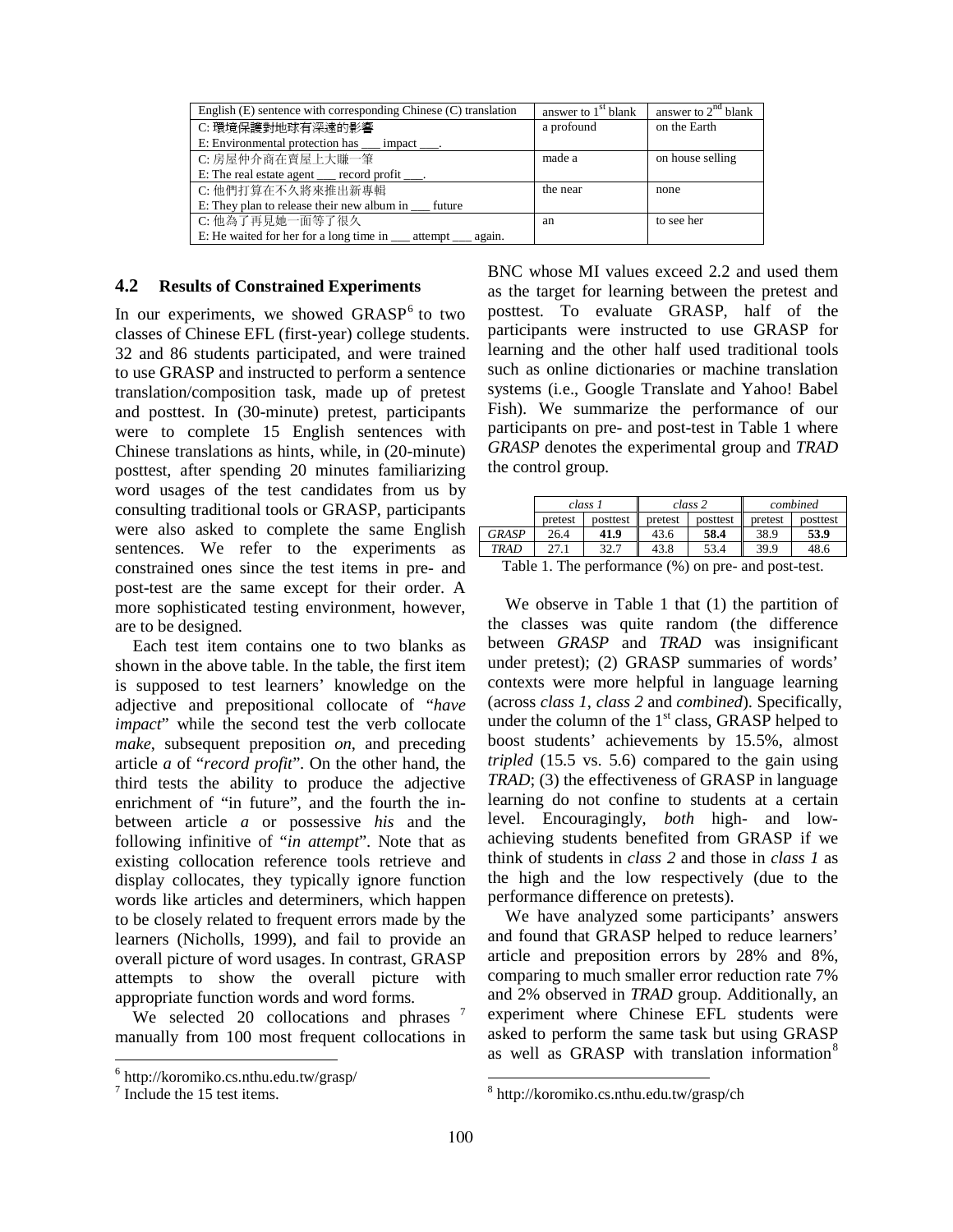was conducted. We observed that with Chinese translation there was an additional 5% increase in students' test performance. This suggests to some extent learners still depend on their first languages in learning and first-language information may serve as another quick navigation index even when English GRASP is presented.

Overall, we are modest to say that (in the constrained experiments) GRASP summarized general-to-specific usages, contexts, or phraseologies of words are quite effective in assisting learners in collocation and phrase learning.

## **5 Applying GRASP to Error Correction**

To demonstrate the viability of GRASP-retrieved lexicalized grammar patterns (e.g., "*play* ~ *role* In V-ING" and "*look forward to* V-ING") in error detection and correction, we incorporate them into an extended Levenshtein algorithm (1966) to provide broad-coverage sentence-level grammatical edits (involving substitution, deletion, and insertion) to inappropriate word usages in learner text.

Previously, a number of interesting rule-based error detection/correction systems have been proposed for some specific error types such as article and preposition error (e.g., (Uria et al., 2009), (Lee et al., 2009), and some modules in (Gamon et al., 2009)). Statistical approaches, supervised or unsupervised, to grammar checking have become the recent trend. For example, unsupervised systems of (Chodorow and Leacock, 2000) and (Tsao and Wible, 2009) leverage word distributions in general and/or word-specific corpus for detecting erroneous usages while (Hermet et al., 2008) and (Gamon and Leacock, 2010) use Web as a corpus. On the other hand, supervised models, typically treating error detection/correction as a classification problem, utilize the training of well-formed texts ((De Felice and Pulman, 2008) and (Tetreault et al., 2010)), learner texts, or both pairwisely (Brockett et al., 2006). Moreover, (Sun et al., 2007) describes a way to construct a supervised error detection system trained on well-formed and learner texts neither pairwise nor error tagged.

In contrast to the previous work in grammar checking, our pattern grammar rules are automatically inferred from a general corpus (as described in Section 3) and helpful for correcting errors resulting from the others (e.g., "to close" in "play ~ role to close"), our pattern grammar lexicalizes on *both* content and function words and lexical items within may be contiguous (e.g., "*look forward to* V-ING PRP") or non-contiguous (e.g., "*play* ~ *role* In V-ING"), and, with word class (POS) information, error correction or grammatical suggestion is provided at sentence level.

## **5.1 Error Correcting Process**

Figure 3 shows how we check grammaticality and provide suggestions for a given text with accurate spelling.

| procedure GrammarChecking(T, PatternGrammarBank)                      |
|-----------------------------------------------------------------------|
| (1) Suggestions=""//candidate suggestions                             |
| $(2)$ sentences=sentenceSplitting(T)                                  |
| for each sentence in sentences                                        |
| userProposedUsages=extractUsage(sentence)<br>(3)                      |
| for each <i>userUsage</i> in <i>userProposedUsages</i>                |
| patGram=findPatternGrammar(userUsage.lexemes,<br>(4)                  |
| PatternGrammarBank)                                                   |
| minEditedCost=SystemMax; minEditedSug=""<br>(5)                       |
| for each <i>pattern</i> in patGram                                    |
| cost=extendedLevenshtein(userUsage,pattern)<br>(6)                    |
| if cost <mineditedcost< td=""></mineditedcost<>                       |
| (7)<br>minEditedCost=cost; minEditedSug=pattern                       |
| if minEditedCost>0                                                    |
| append ( <i>userUsage,minEditedSug</i> ) to <i>Suggestions</i><br>(8) |
| <b>Return Suggestions</b>                                             |

Figure 3. Procedure of grammar suggestion/correction.

In Step (1), we initiate a set *Suggestions* to collect grammar suggestions to the user text *T* according to a bank of patterns *PatternGrammarBank*, i.e., a collection of summaries of grammatical usages (e.g., "*play* ~ *role* In V-ING") of queries (e.g., "play role") submitted to GRASP. Since we focus on grammar checking at sentence level, *T* is heuristically split (Step (2)).

For each *sentence*, we extract user-proposed word usages (Step (3)), that is, the user grammatical contexts of ngram and collocation sequences. Take for example the (ungrammatical) sentences and their corresponding POS sequences "he/PRP play/VBP an/DT important/JJ roles/NNS to/TO close/VB this/DT deals/NNS" and "he/PRP looks/VBZ forward/RB to/TO hear/VB you/PRP". Ngram contexts include "*he* VBP DT", "*play an* JJ NNS", "*this* NNS" for the first sentence and "*look forward to* VB PRP" and "*look forward to hear* PRP" for the second. And collocation contexts for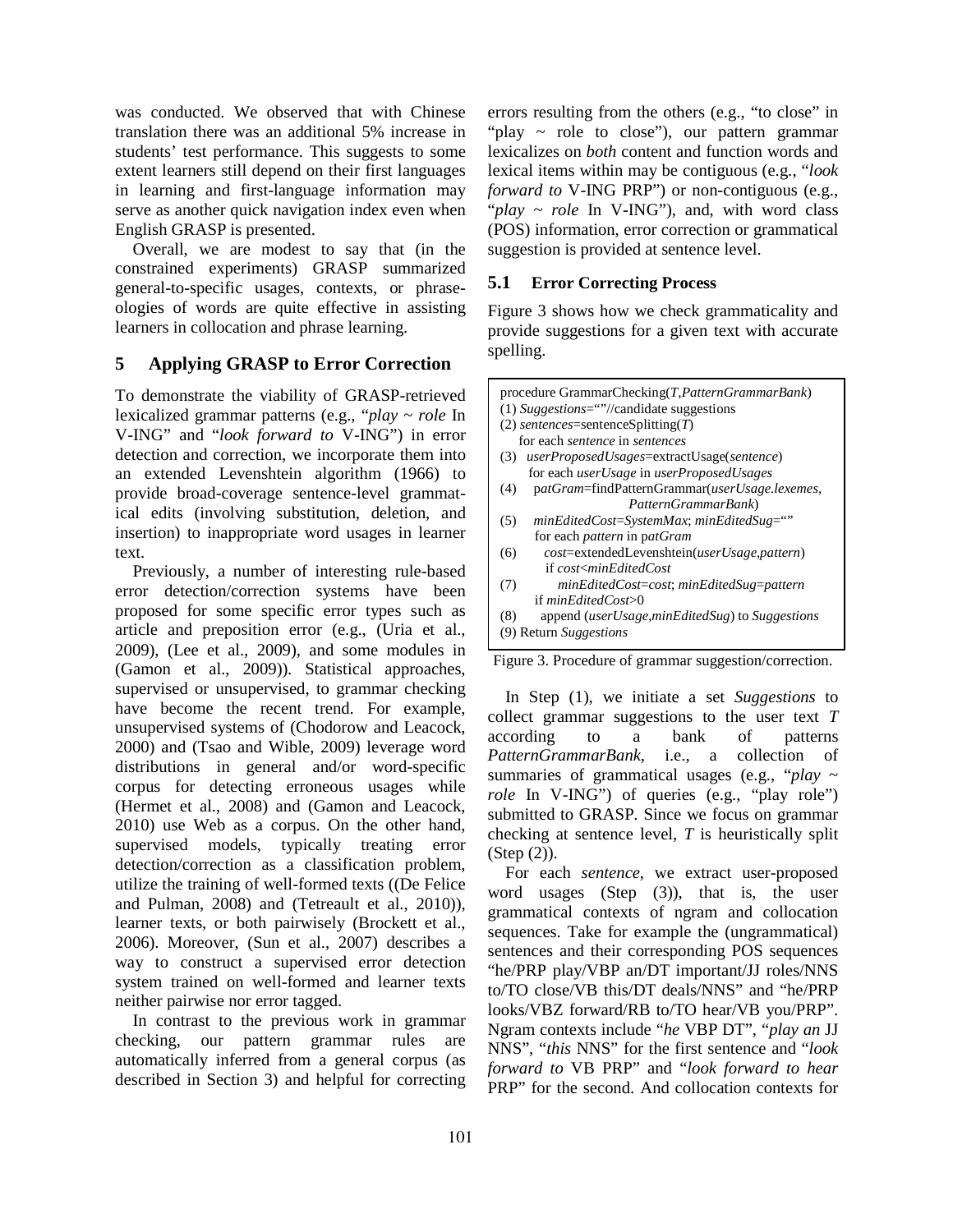the first sentence are "*play* ~ *role to VERB*" and "*close* ~ *deal* ."

For each *userUsage* in the sentence (e.g., "*play* ~ *role* TO VB" and "*look forward to hear* PRP"), we first acquire the pattern grammar of its lexemes (e.g., "*play role*" and "*look forward to hear*") such as "*play* ~ *role in* V-ing" and "*look forward to hear from*" in Step (4), and we compare the userproposed usage against the corresponding predominant, most likely more proper, ones (from Step (5) to (7)). We leverage an extended Levenshtein's algorithm in Figure 4 for usage comparison, i.e. error detection and correction, after setting up *minEditedCost* and *minEditedSug* for the minimum-cost edit from alleged error usage into appropriate one (Step (5)).

| procedure extendedLevenshtein(userUsage,pattern)                      |  |
|-----------------------------------------------------------------------|--|
| $(1)$ allocate and initialize <i>costArray</i>                        |  |
| for i in range(len(userUsage))                                        |  |
| for $j$ in range(len( <i>pattern</i> ))                               |  |
| //substitution                                                        |  |
| if equal( <i>userUsage</i> [ <i>i</i> ], <i>pattern</i> [ <i>j</i> ]) |  |
| $substiCost = costArray[i-1,j-1]+0$<br>(2a)                           |  |
| elseif sameWordGroup(userUsage[i],pattern[j])                         |  |
| $substiCost = costArray[i-1,j-1]+0.5$<br>(2b)                         |  |
| else                                                                  |  |
| (2c)<br>$substiCost = costArray[i-1,j-1]+1$                           |  |
| $//$ deletion                                                         |  |
| if equal( <i>userUsage</i> [i+1], <i>pattern</i> [j+1])               |  |
| $delCost = costArray[i-1,j] + smallCost$<br>(3a)                      |  |
| else                                                                  |  |
| (3b)<br>$delCost = costArray[i-1,j]+1$                                |  |
| $\frac{1}{\pi}$                                                       |  |
| if equal( <i>userUsage</i> [i+1], <i>pattern</i> [j+1])               |  |
| $insCost = costArray[i,j-1] + smallCost$<br>(4a)                      |  |
| else                                                                  |  |
| $insCost = costArray[i, j-1]+1$<br>(4b)                               |  |
| $costArray[i,j] = min(substiCost, delCost, insCost)$<br>(5)           |  |
| (6) Return costArray[len(userUsage),len(pattern)]                     |  |
|                                                                       |  |

Figure 4. Extended Levenshtein algorithm for correction.

In Step (1) of the algorithm in Figure 4 we allocate and initialize *costArray* to gather the dynamic programming based cost to transform *userUsage* into a specific *pattern*. Afterwards, the algorithm defines the cost of performing substitution (Step (2)), deletion (Step (3)) and insertion (Step (4)) at i-indexed *userUsage* and jindexed *pattern*. If the entries *userUsage*[*i*] and *pattern*[*j*] are equal literally (e.g., "VB" and "VB") or grammatically (e.g., "DT" and "PRP\$"<sup>9</sup>), no edit is needed, hence, no cost (Step  $(2a)$ ). On the other hand, since learners tend to select wrong word form and preposition, we make less the cost of the substitution of the same word group, say from "VERB" to "V-ing", "TO" to "In" and "In" to "IN(*on*)" (Step (2b)) compared to a total edit (Step (2c)). In addition to the conventional deletion and insertion (Step (3b) and (4b) respectively), we look ahead to the elements *userUsage*[*i*+1] and *pattern*[*j*+1] considering the fact that "with or without preposition" and "transitive or intransitive verb" often puzzles EFL learners (Step (3a) and (4a)). Only a small edit cost is applied if the next elements in *userUsage* and *Pattern* are "equal". In Step (6) the extended Levenshtein's algorithm returns the minimum cost to edit *userUsage* based on *pattern*.

Once we obtain the costs to transform the *userUsage* into its related frequent patterns, we propose the minimum-cost one as its grammatical suggestion (Step (8) in Figure 3), if its minimum edit cost is greater than zero. Otherwise, the usage is considered valid. At last, the gathered suggestions *Suggestions* to *T* are returned to users (Step (9)). Example edits to the user text "*he play an important roles to close this deals. he looks forward to hear you.*" from our working prototype,  $EdI<sup>10</sup>$ , is shown in Figure 5. Note that we exploit context checking of collocations to cover longer span than ngrams', and longer ngrams like fourgrams and fivegrams to (more or less) help semantic checking (or word sense disambiguation). For example, "*hear*" may be transitive or intransitive, but, in the context of "*look forward to*", there is strong tendency it is used intransitively and follows by "*from*", as EdIt would suggest (see Figure 5).

There are two issues worth mentioning on the development of EdIt. First, grammar checkers typically have different modules examining different types of errors with different priority. In our unified framework, we set the priority of checking collocations' usages higher than that of ngrams', set the priority of checking longer ngrams' usages higher than that of shorter, and we do not double check. Alternatively, one may first check usages of all sorts and employ majority voting to determine the grammaticality of a sentence. Second, we further incorporate

<sup>&</sup>lt;sup>9</sup> ONE'S denotes possessives.

<sup>-</sup> $10$  http://140.114.214.80/theSite/EdIt\_demo2/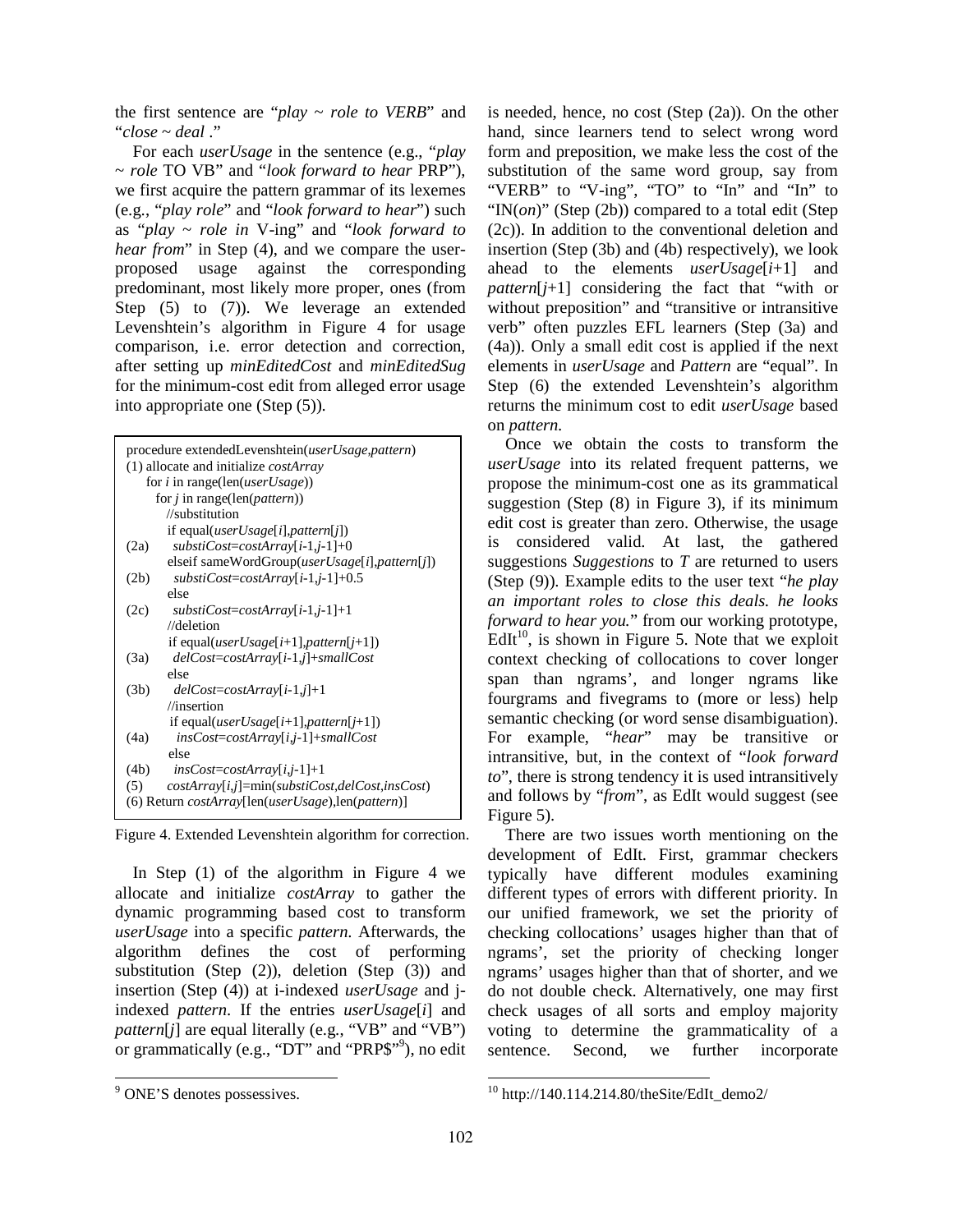| Erroneous sentence                                 | EdIt suggestion                                  | <b>ESL</b> Assistant suggestion |
|----------------------------------------------------|--------------------------------------------------|---------------------------------|
| Wrong word form                                    |                                                  |                                 |
| $\ldots$ a sunny days $\ldots$                     | a sunny NN                                       | a sunny day                     |
| every days, I                                      | every NN                                         | every day                       |
| I would said to                                    | would VB                                         | would say                       |
| he play $a \ldots$                                 | he VBD                                           | none                            |
| should have tell the truth                         | should have VBN                                  | should have to tell             |
| look forward to see you                            | look forward to VBG                              | none                            |
| in an attempt to seeing you                        | an attempt to VB                                 | none                            |
| be able to solved this problem                     | able to VB                                       | none                            |
| <b>Wrong preposition</b>                           |                                                  |                                 |
| he plays an important role to close                | $play \sim role \ IN(in)$                        | none                            |
| he has a vital effect at her.                      | have ~ effect $\underline{\text{IN}}(\text{on})$ | effect on her                   |
| it has an effect on reducing                       | have $\sim$ effect IN(of) VBG                    | none                            |
| depend of the scholarship                          | depend $IN($ on $)$                              | depend on                       |
| Confusion between intransitive and transitive verb |                                                  |                                 |
| he listens the music.                              | missing "to" after "listens"                     | missing "to" after "listens"    |
| it affects to his decision.                        | unnecessary "to"                                 | unnecessary "to"                |
| I understand about the situation.                  | unnecessary "about"                              | unnecessary "about"             |
| we would like to discuss about this matter.        | unnecessary "about"                              | unnecessary "about"             |
| <b>Mixture</b>                                     |                                                  |                                 |
| she play an important roles to close this deals.   | she VBD; an JJ NN;                               | play an important role;         |
|                                                    | play ~ role $IN(in) VBG$ ; this $NN$             | close this deal                 |
| I look forward to hear you.                        | look forward to VBG;                             | none                            |
|                                                    | missing "from" after "hear"                      |                                 |

Table 2. Three common score-related error types and their examples with suggestions from EdIt and ESL Assistant.

Type your article and push the buttom "EdIt" !

Article: he play an important roles to close this deals. he looks forward to hear you.  $[$  Edlt

#### **Related pattern grammar**

| (a) of collocation sequences includes " $play \sim role$<br>IN(in) NN", "play $\sim$ role IN(in) DT", "play $\sim$ role<br>$IN(in) VBG"$ and so on.<br>(b) of ngram sequences includes "he VBD DT", "play"<br>an JJ NN", "this NN", "look forward to VBG PRP"<br>and "look forward to hear IN(from) PRP" and so on. |
|---------------------------------------------------------------------------------------------------------------------------------------------------------------------------------------------------------------------------------------------------------------------------------------------------------------------|
| Grammatical/Usage suggestion:<br>For sentence 1:<br>(a) use the VBD of "play", (b) use the NN of "roles",<br>(c) use the preposition "in" and VBG of "close",<br>instead of "to close". (d) use the NN of "deals"<br>For <i>sentence</i> 2:                                                                         |

(a) insert the preposition "from" after "hear", (b) use the "VBG" of "hear"

Figure 5. Example EdIt responses to the ungrammatical.

probabilities conditioned on word positions to weigh edit costs. For example, the conditional probability of "VERB" being the immediate follower of "look forward to" is virtually zero, but the probability of "V-ing" is around 0.3.

### **5.2 Preliminary Results in Error Correction**

We examined three common error types in learner text that are highly correlated with essay scores (Leacock and Chodorow, 2003; Burstein et al., 2004), to evaluate EdIt, (see Table 2). In Table 2, the results of a state-of-the-art checker, ESL Assistant (www.eslassistant.com/), are shown for comparison, and information produced by both systems are underscored. As indicated, GRASP retrieves patterns which are potential useful if incorporated into an extension of Levenshtein's algorithm to correct substitution, deletion, and insertion errors in learner.

### **6 Summary**

We have introduced a new method for producing a general-to-specific usage summary of the contexts of a linguistic search query aimed at accelerating learners' grasp on word usages. We have implemented and evaluated the method as applied to collocation and phrase learning and grammar checking. In the preliminary evaluations we show that GRASP is more helpful than traditional language learning tools, and that the patterns and lexical bundles provided are promising in detecting and correcting common types of errors in learner writing.

### **References**

Morton Benson, Evellyn Benson, and Robert Ilson. 1986. *The BBI Combinatory Dictionary of English: A*